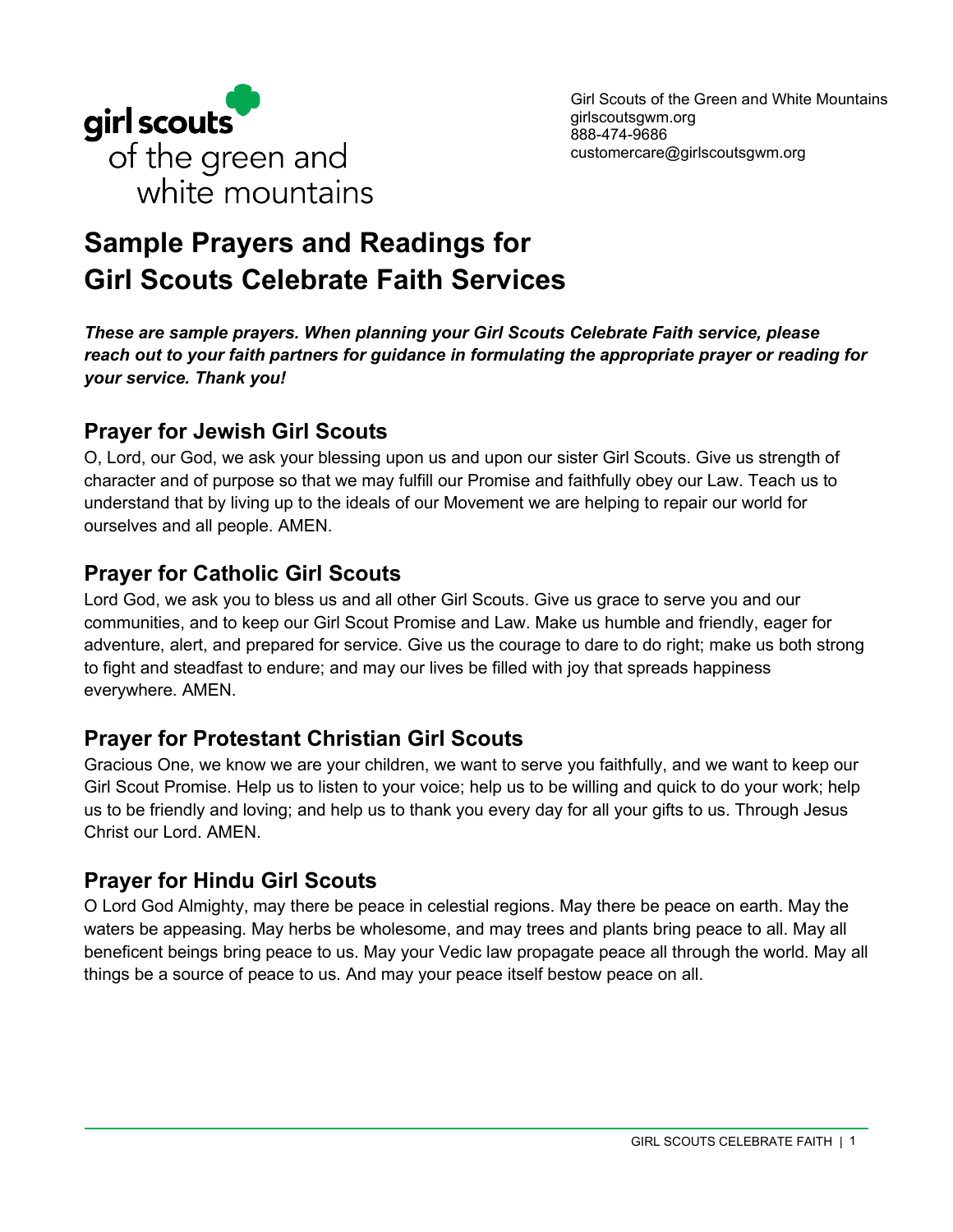#### **Prayer for Muslim Girl Scouts**

In the name of God, the compassionate, the merciful. Look with compassion on the whole human family; remove from us the arrogance, divisions, and hatred that have infected our hearts; break down the walls that separate us; reunite us in bonds of love; and guide us as we work through our struggle and confusion to accomplish your purposes on earth; that, in your good time, all nations and races may jointly serve you in justice, peace, and harmony. AMEN.

### **Prayer for Buddhist Girl Scouts**

As a Buddhist Girl Scout,

- I go to the Buddha for guidance.
- I go to the dharma for guidance.
- I go to the sangha for guidance.

May all beings be happy and joyous. May they live without fear. Understanding interdependence and compassion, I know that what I do now affects my happiness or unhappiness and also that of others. May all existence—human and others—whether weak or strong, small or great, near or far and throughout time, all attain perfect peace.

# **Prayer for Native American Girl Scouts**

*Please reach out to your Native American/Indigenous communities. Due to the large number of tribes and traditional practices, we want to show respect in acknowledging that there is no one universal prayer or way of worship across Native American/Indigenous communities.*

# **A Girl Scout Prayer**

Lord, help us to be good Girl Scouts, ones whom the world can trust. Help us to respect our neighbors' rights, and never be unjust. Help us as Americans, to be worthy of the flag we bear. Help us as real Girl Scouts, to be proud of the uniform we wear. Help us to be clean, Dear Lord, in thought, word, and deed. Help us to follow the law that is in the Girl Scout creed. Help us to love all people of the world, and then to serve them, too. Help our actions to count, Dear Lord, in everything we do. Help give us strength to carry on and do our part each day. Make a place in this world for us and help us fill it, we pray. Make us what we ought to be, and in thy footsteps fall. Help us to live for others, O great Troop Leader of us all.